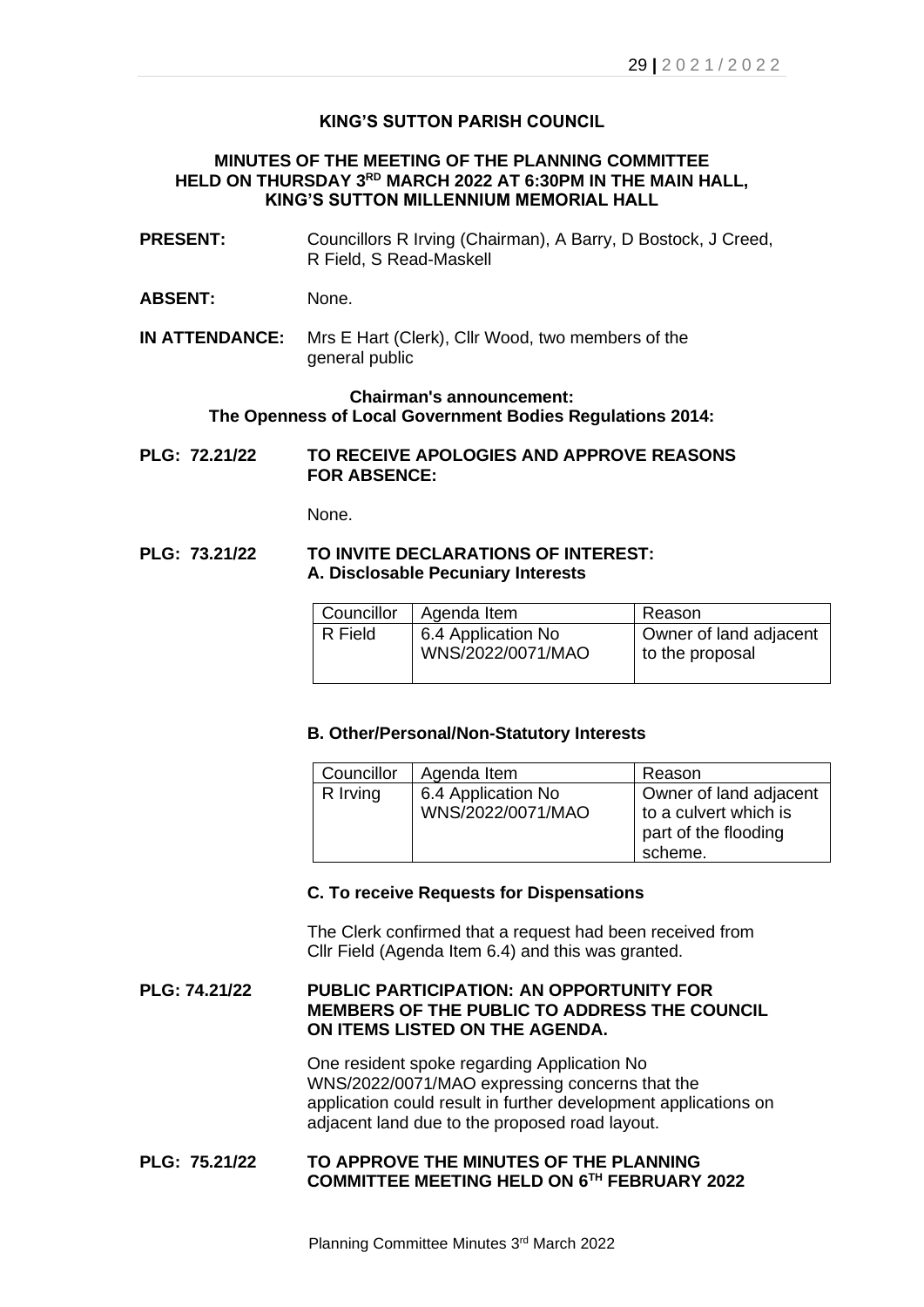- **RESOLVED:** To approve the Minutes of the Meeting held on 6<sup>th</sup> February 2022 **PLG: 76.21/22 TO RECEIVE AN UPDATE FROM THE CHAIRMAN ON PLANNING ISSUES** None.
- **PLG: 77.21/22 APPLICATIONS A. Application No WNS/2022/0264/FUL Proposal: Proposed front/side extension. Location: 1A Orchard Way Kings Sutton OX17 3PY**
- **RESOLVED:** To recommend that the Parish Council objects to the proposal for the following reasons:
	- it considers the site to be overdeveloped already
	- the development would intensify the already overbearing nature of the property
	- the street scene would be impacted negatively due to the extension being in front of the building line
	- parking provision, which is already inadequate, would be further exacerbated
	- **B. Application No WNS/2022/0374/FUL**

**Proposal: Demolition of existing conservatory, external store and WC. New two storey side/rear extension and loft conversion Location: 4 Orchard Way Kings Sutton Northamptonshire** 

**OX17 3PY**

**RESOLVED:** To recommend that the Parish Council has no objection to the proposal.

> **C. Application No WNS/2022/0271/SCR Proposal: Screening Opinion for proposed construction of a commercial development of between 1.2 million and 1.5 million square feet of logistics/warehousing and associated infrastructure and landscaping on land at Junction 11 M40, Banbury, OX17 2BH Location: Junction 11 M40, Banbury, OX17 2BH**

**RESOLVED:** To recommend that the Parish Council responds to the proposal stating that it considers that, due to the likely impact on biodiversity and traffic, a future application should be accompanied by an Environmental Impact Assessment.

**D. Application No WNS/2022/0071/MAO**

**Proposal: Outline planning permission for residential development of up to 31 no. dwellings with all matters reserved except access. Including affordable housing, together with creation of new areas of open space, a new access off Hampton Drive, landscaping and all enabling and ancillary works.**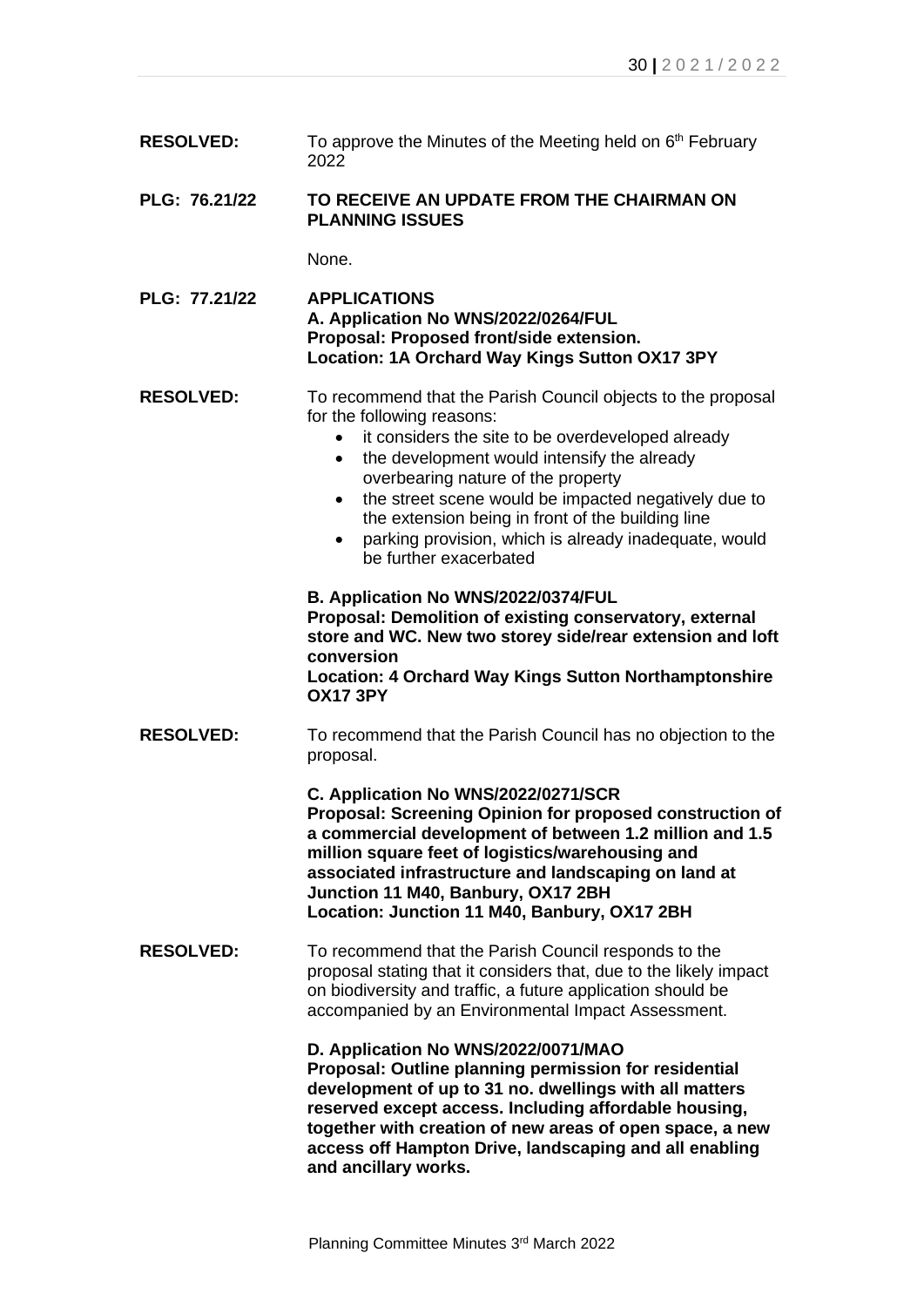### **Location: Land North Off Blenheim Rise, Kings Sutton, Northamptonshire**

**RESOLVED:** To recommend the Parish Council objects to the application for the following reasons:

> DEVELOPMENT OUTSIDE THE VILLAGE CONFINES – the proposal is located outside our village confines - and is in what is designated as a Special Landscape Area (SLA) (Aynho, Cherwell Valley & Eydon). It marks a continuing urbanisation of what has traditionally been a village community. The Parish Council notes that the LPA currently has in excess of 5 years (6.32) Housing Supply and that therefore there is no presumption in favour of sustainable development. Neither does the Parish Council accept that the proposed development fulfils the conditions which would make it a 'Rural Exception Site' under the terms of the West Northants Joint Core Strategy Policy H 3. The proposal fails to comply with the relevant Planning Policies as highlighted by WNC's Planning Policy Team in their consultation response.

> FLOODING AND DRAINAGE ISSUES – the site and its surroundings have a serious history of flood incidents and whilst the Parish Council notes the contents of the developer's Flood Risk Assessment and acknowledges that the developer has no obligation to improve flood risk, it nevertheless has reservations regarding the likely effectiveness of the proposed attenuation scheme. In particular, the Banbury Lane culvert appears to be already close to capacity and it is felt the interface of the ditch and culvert at the Hampton Drive agricultural entrance is likely to be inadequate. Furthermore, the Parish Council considers that the consultants' calculations have not taken adequate account of a feature of the land surrounding the site. Surface water flooding there, because of the clay features, results in a previously observed characteristic whereby, when a sufficient volume has accumulated on sodden fields upstream of the site, this volume is for a time retained by 'friction' and then, once a certain weight of water accumulates on the ground, it is suddenly released and flows down the hill into any development in its path. This was the cause of the 1998 flooding in Windsor Close and nothing in the developer's outline proposals explains how this flash flooding phenomenon will be addressed.

> HOUSE TYPES, SIZES AND AFFORDABILITY ISSUES – the Parish Council notes and concurs with the comments of the Strategic Housing Team in that the proposed housing mix does not meet the needs of the parish. In particular the need for 1 bedroom properties is high (14 households on 25th February 2022 out of a total of 32 on the Housing Register) and the development proposes no 1-bedroom properties. Furthermore, despite the Policy requirement for 5% of developments of over 20 houses to be single storey, no bungalows are proposed, nor